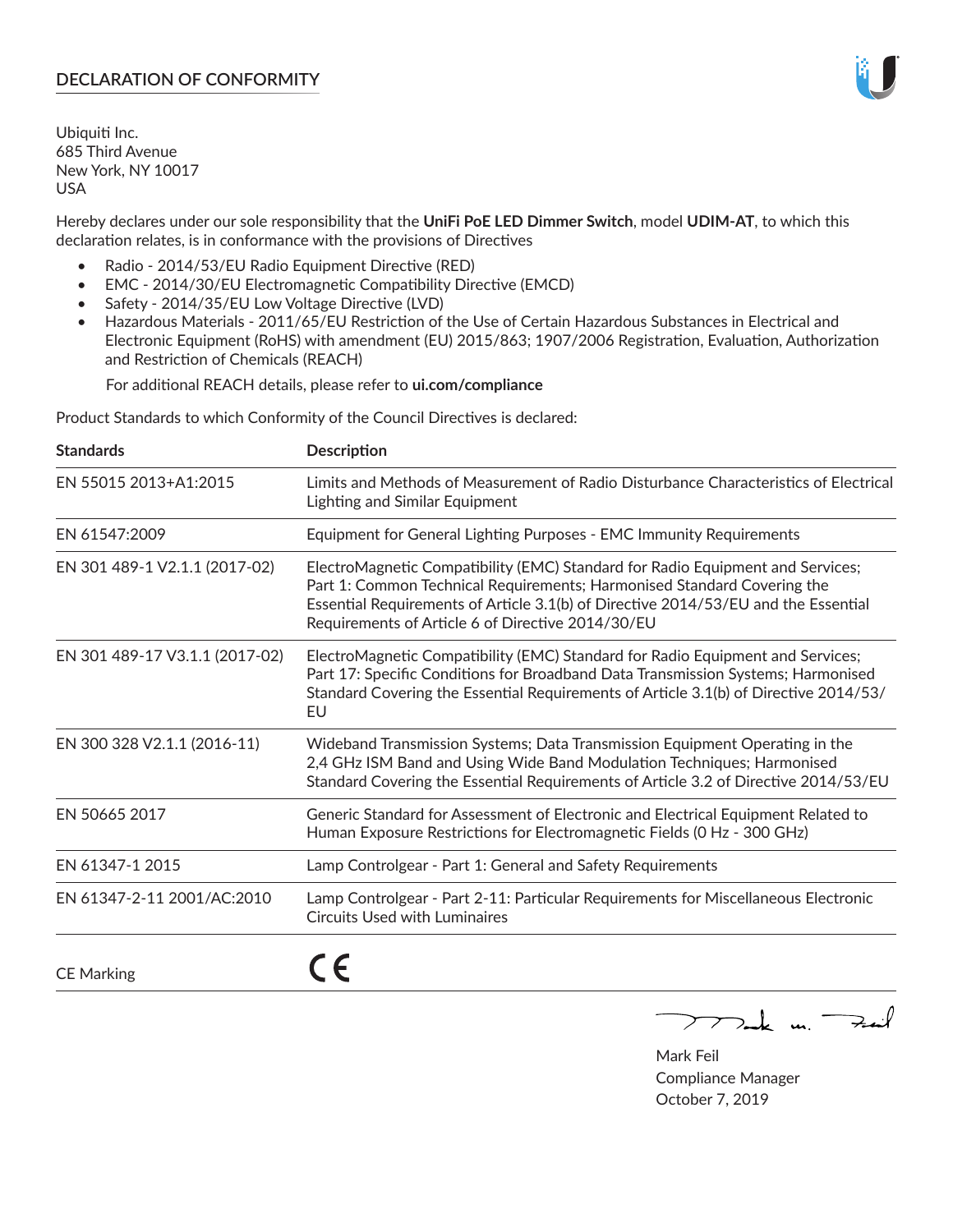# **DECLARATION OF CONFORMITY**



## **български** [Bulgarian]

С настоящото Ubiquiti декларира, че това устройство UDIM-AT е в съответствие със съществените изисквания и други приложими разпоредби на Директиви 2014/53/EC, 2014/30/ЕС, 2014/35/ЕС.

## **Hrvatski** [Croatian]

Ubiquiti ovim putem izjavljuje da je ovaj uređaj UDIM-AT sukladan osnovnim zahtjevima i ostalim bitnim odredbama Direktiva 2014/53/EU, 2014/30/EU, 2014/35/EU.

# **Čeština** [Czech]

Ubiquiti tímto prohlašuje, že toto UDIM-AT zařízení, je ve shodě se základními požadavky a dalšími příslušnými ustanoveními směrnic 2014/53/EU, 2014/30/EU, 2014/35/EU.

# **Dansk** [Danish]

Hermed, Ubiquiti, erklærer at denne UDIM-AT enhed, er i overensstemmelse med de væsentlige krav og øvrige relevante krav i direktiver 2014/53/EU, 2014/30/EU, 2014/35/EU.

# **Nederlands** [Dutch]

Hierbij verklaart Ubiquiti, dat deze UDIM-AT apparaat, in overeenstemming is met de essentiële eisen en de andere relevante bepalingen van richtlijnen 2014/53/EU, 2014/30/EU, 2014/35/EU.

## **English**

Hereby, Ubiquiti, declares that this UDIM-AT device, is in compliance with the essential requirements and other relevant provisions of Directives 2014/53/EU, 2014/30/EU, 2014/35/EU.

## **Eesti keel** [Estonian]

Käesolevaga Ubiquiti kinnitab, et antud UDIM-AT seade, on vastavus olulistele nõuetele ja teistele asjakohastele sätetele direktiivide 2014/53/EL, 2014/30/EL, 2014/35/EL.

## **Suomi** [Finnish]

Täten Ubiquiti vakuuttaa, että tämä UDIM-AT laite, on yhdenmukainen olennaisten vaatimusten ja muiden sitä koskevien direktiivien 2014/53/EU, 2014/30/EU, 2014/35/EU.

## **Français** [French]

Par la présente Ubiquiti déclare que l'appareil UDIM-AT, est conforme aux exigences essentielles et aux autres dispositions pertinentes des directives 2014/53/UE, 2014/30/UE, 2014/35/UE.

## **Deutsch** [German]

Hiermit erklärt Ubiquiti, dass sich dieses UDIM-AT Gerät, in Übereinstimmung mit den grundlegenden Anforderungen und den anderen relevanten Vorschriften der Richtlinien 2014/53/EU, 2014/30/EU, 2014/35/EU befindet.

## **Ελληνικά** [Greek]

Δια του παρόντος, Ubiquiti, δηλώνει ότι αυτή η συσκευή UDIM-AT, είναι σε συμμόρφωση με τις βασικές απαιτήσεις και τις λοιπές σχετικές διατάξεις των οδηγιών 2014/53/EE, 2014/30/EE, 2014/35/EE.

## **Magyar** [Hungarian]

Ezennel Ubiquiti kijelenti, hogy ez a UDIM-AT készülék megfelel az alapvető követelményeknek és más vonatkozó 2014/53/EU, 2014/30/EU, 2014/35/EU irányelvek rendelkezéseit.

## **Íslenska** [Icelandic]

Hér, Ubiquiti, því yfir að þetta UDIM-AT tæki er í samræmi við grunnkröfur og önnur viðeigandi ákvæði tilskipana 2014/53/ ESB, 2014/30/ESB, 2014/35/ESB.

## **Italiano** [Italian]

Con la presente, Ubiquiti, dichiara che questo dispositivo UDIM-AT, è conforme ai requisiti essenziali ed alle altre disposizioni pertinenti delle direttive 2014/53/UE, 2014/30/UE, 2014/35/UE.